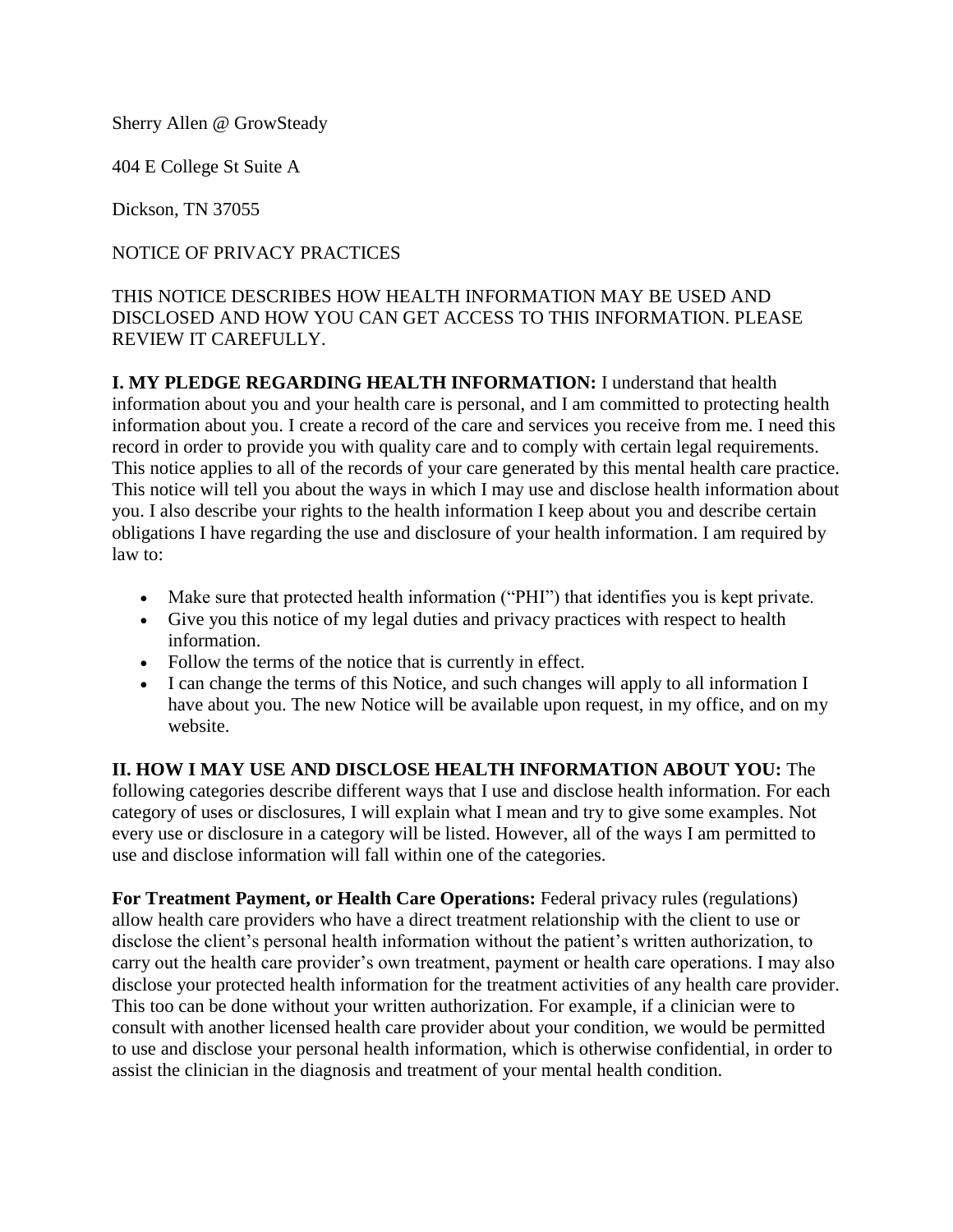Disclosures for treatment purposes are not limited to the minimum necessary standard. Because therapists and other health care providers need access to the full record and/or full and complete information in order to provide quality care. The word "treatment" includes, among other things, the coordination and management of health care providers with a third party, consultations between health care providers, and referrals of a patient for health care from one health care provider to another.

**Lawsuits and Disputes:** If you are involved in a lawsuit, I may disclose health information in response to a court or administrative order. I may also disclose health information about your child in response to a subpoena, discovery request, or other lawful processes by someone else involved in the dispute, but only if efforts have been made to tell you about the request or to obtain an order protecting the information requested.

# **III. CERTAIN USES AND DISCLOSURES REQUIRE YOUR AUTHORIZATION:**

1. Psychotherapy Notes. I may keep "psychotherapy notes" as that term is defined in 45 CFR § 164.501, and any use or disclosure of such notes requires your Authorization unless the use or disclosure is:

a. For my use in treating you.

b. For my use in training or supervising mental health practitioners to help them improve their skills in group, joint, family, or individual counseling or therapy.

c. For my use in defending myself in legal proceedings instituted by you.

d. For use by the Secretary of Health and Human Services to investigate my compliance with HIPAA.

e. Required by law and the use or disclosure is limited to the requirements of such law.

f. Required by law for certain health oversight activities pertaining to the originator of the psychotherapy notes.

g. Required by a coroner who is performing duties authorized by law. h. Required to help avert a serious threat to the health and safety of others.

- 2. Marketing Purposes. As a counselor, I will not use or disclose your PHI for marketing purposes.
- 3. Sale of PHI. As a counselor, I will not sell your PHI in the regular course of my business.

### **IV. CERTAIN USES AND DISCLOSURES DO NOT REQUIRE YOUR**

**AUTHORIZATION.** Subject to certain limitations in the law, I can use and disclose your PHI without your Authorization for the following reasons: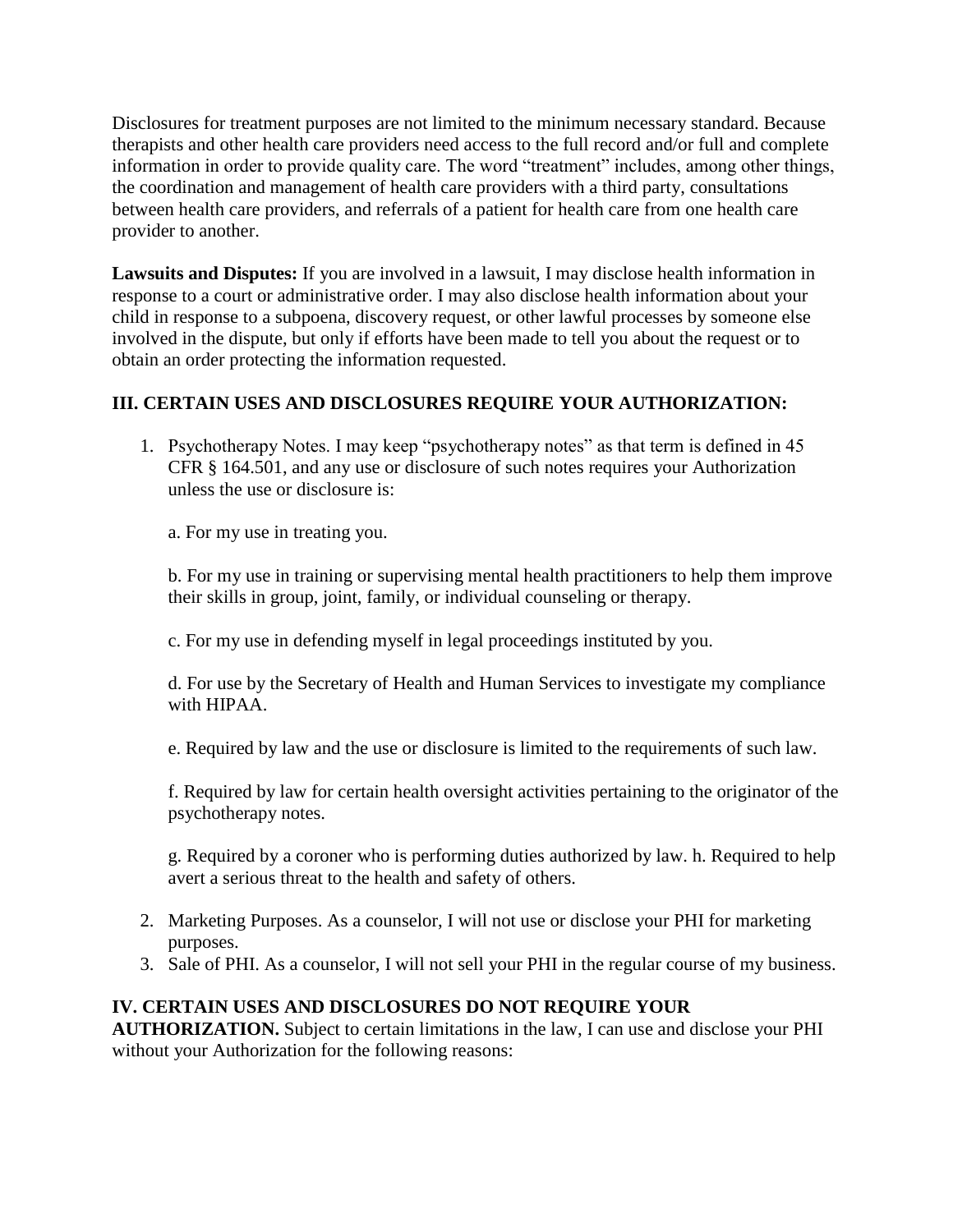- 1. When disclosure is required by state or federal law, and the use or disclosure complies with and is limited to the relevant requirements of such law.
- 2. For public health activities, including reporting suspected child, elder, or dependent adult abuse, or preventing or reducing a serious threat to anyone's health or safety.
- 3. For health oversight activities, including audits and investigations.
- 4. For judicial and administrative proceedings, including responding to a court or administrative order, although my preference is to obtain an Authorization from you before doing so.
- 5. For law enforcement purposes, including reporting crimes occurring on my premises.
- 6. To coroners or medical examiners, when such individuals are performing duties authorized by law.
- 7. For research purposes, including studying and comparing the mental health of patients who received one form of therapy versus those who received another form of therapy for the same condition.
- 8. Specialized government functions, including, ensuring the proper execution of military missions; protecting the President of the United States; conducting intelligence or counter-intelligence operations; or, helping to ensure the safety of those working within or housed in correctional institutions.
- 9. For workers' compensation purposes. Although my preference is to obtain an Authorization from you, I may provide your PHI in order to comply with workers' compensation laws.
- 10. Appointment reminders and health-related benefits or services. I may use and disclose your PHI to contact you to remind you that you have an appointment with me. I may also use and disclose your PHI to tell you about treatment alternatives, or other health care services or benefits that I offer.

### **V. CERTAIN USES AND DISCLOSURES REQUIRE YOU TO HAVE THE OPPORTUNITY TO OBJECT.**

1. Disclosures to family, friends, or others. I may provide your PHI to a family member, friend, or other person that you indicate is involved in your care or the payment for your health care, unless you object in whole or in part. The opportunity to consent may be obtained retroactively in emergency situations.

### **VI. YOU HAVE THE FOLLOWING RIGHTS WITH RESPECT TO YOUR PHI:**

- 1. The Right to Request Limits on Uses and Disclosures of Your PHI. You have the right to ask me not to use or disclose certain PHI for treatment, payment, or health care operations purposes. I am not required to agree to your request, and I may say "no" if I believe it would affect your health care.
- 2. The Right to Request Restrictions for Out-of-Pocket Expenses Paid for In Full. You have the right to request restrictions on disclosures of your PHI to health plans for payment or health care operations purposes if the PHI pertains solely to a health care item or a health care service that you have paid for out-of-pocket in full.